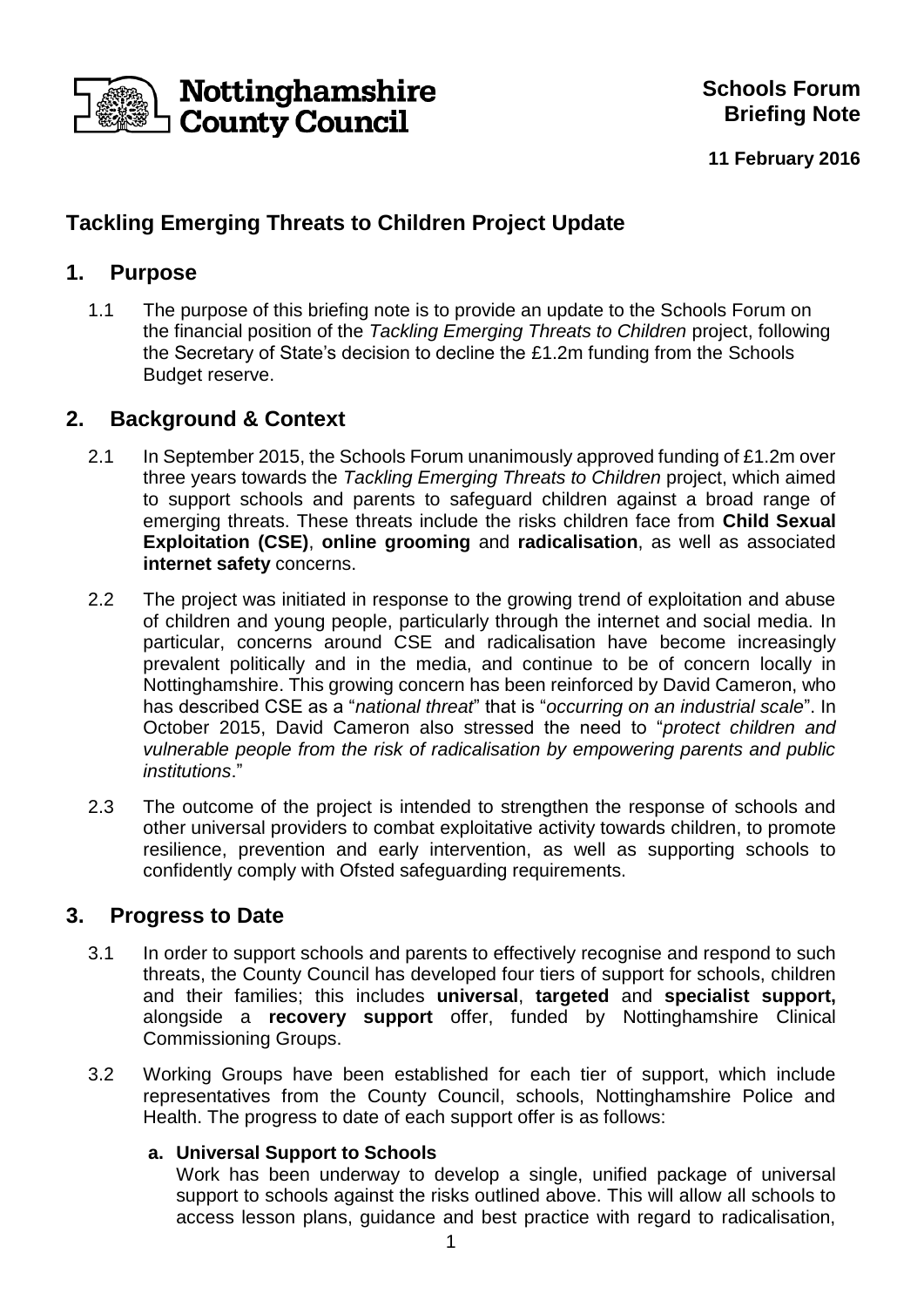CSE, extremism, internet safety and cyberbullying. As the Schools Forum will remember, these are all areas that schools have requested support from other agencies to help them deal with these ongoing and emerging threats. This work has been in conjunction with ongoing activity within the County Council to develop a **Schools Health Hub,** to support schools to improve the health and educational outcomes of their pupils. Key areas of work include:

- A structural realignment within the County Council's "Support to Schools" Service, to establish three *Universal Support Consultant* posts (only one of the three posts will be funded by the Schools Budget Reserve). These posts are responsible for:
	- o promoting partnerships with accredited agencies to support mental health and build personal resilience. These have yet to be commissioned but would focus on charities and private organisations with a strong track record in this area;
	- o sourcing, developing and maintaining accessible resources, lesson plans and guidance for schools in relation to emerging threats, to be available on the *Nottinghamshire Schools Portal;*
	- o identifying and disseminating national good practice to schools;
	- o facilitating networks of support between schools in each of the three Nottinghamshire localities;
	- o providing quality assurance of providers of support and signposting schools;
	- o providing consultation and advice to schools on emerging threats to children.
- The establishment of a *Universal Support to Schools Monitoring Board*, which is to monitor and oversee support offered to schools, discuss further emerging needs arising from the national agenda and undertake a needs analysis of schools in each locality.
- The development of a commissioning specification to enable an independent company or charity to become a 'critical friend', in order to provide independent challenge, highlight gaps in provision and evaluate the effectiveness of practice.

#### 3.3 **Targeted Support**:

In order to support schools when concerns about a child first emerge, three additional *Early Help Case Manager* posts have been established within Nottinghamshire's Early Help Unit, to sit alongside three existing locality-based Case Managers. The posts will focus on support and advice to schools when concerns do not meet the threshold for formal early help or social care services, and they will attend multi-agency CSE Concerns Network meetings. The six Case Managers will be split across the three localities and will be a point of contact for all schools within their geographical area.

#### 3.4 **Specialist Support**:

In collaboration with Nottinghamshire Police, a service specification has been developed to commission a specialist support service for children who are risk of, or have been, sexually exploited. The aim of the service is to support children to move towards a safer and more settled lifestyle and recover from sexual exploitation by:

- reducing the number of children experiencing CSE in Nottinghamshire through preventative strategies;
- increasing the numbers of children identified at an earlier stage; and
- increasing the number of children at risk of, or victim to CSE, accessing quality support.